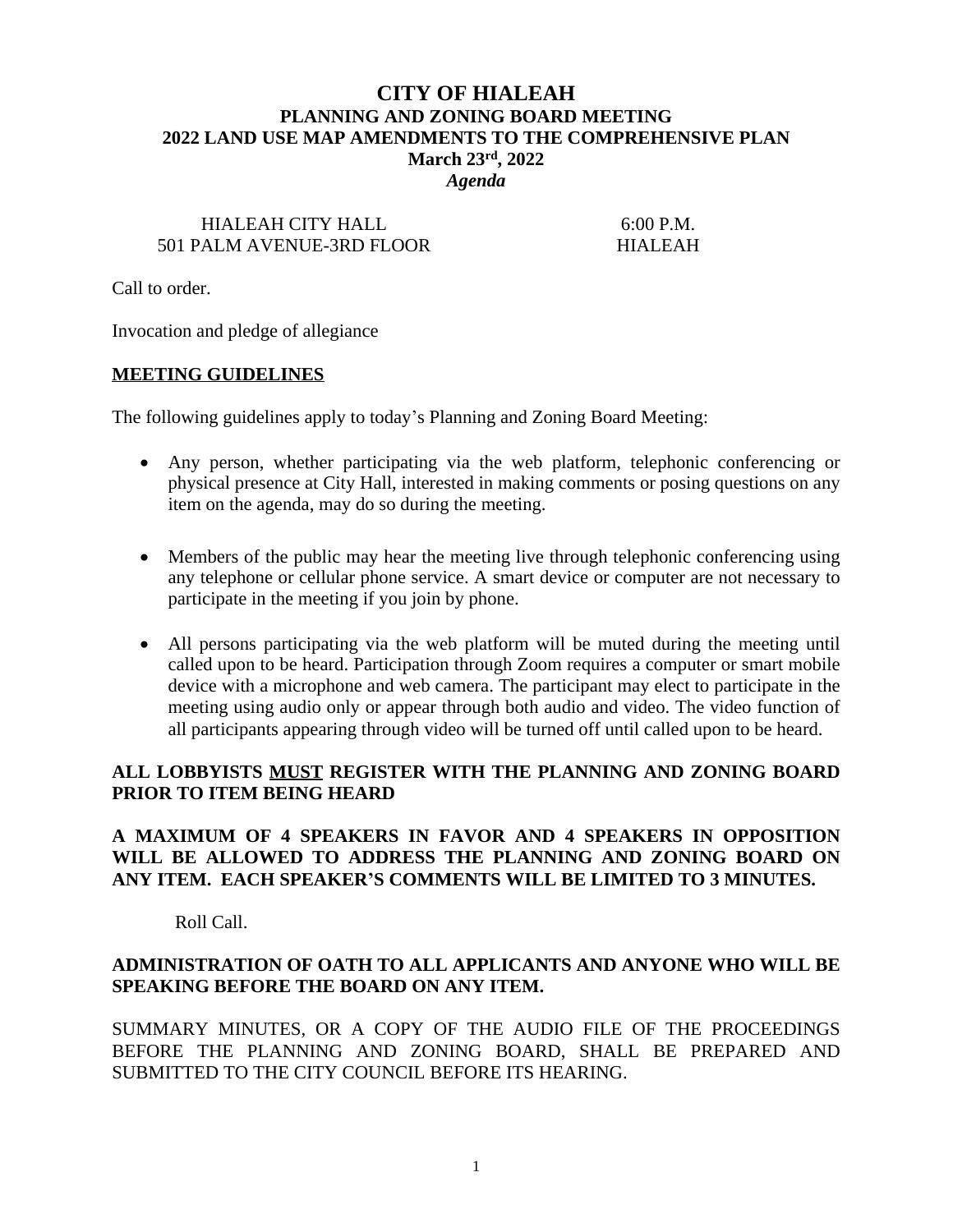#### **THE PLANNING AND ZONING BOARD RECOMMENDATIONS FOR THE FOLLOWING PUBLIC HEARING REQUESTS WILL BE HEARD BY THE CITY COUNCIL, AT ITS SCHEDULED MEETING OF TUESDAY, APRIL 12TH, 2022.**

**LU-1. Small Scale Amendment** from Low Density Residential to Commercial. Property located at **4526 & 4546 Palm Avenue,** Hialeah zoned C-1 (Restricted Retail Commercial District).

**Applicant: 4526 Property Holding LLC**

**LU-2. Small Scale Amendment** from Low Density Residential to Transit Oriented Development

District. Property located at **991 East 26th Street**, Hialeah, zoned R-1 (One-Family District).

 **Applicant: Ceasar Mestre, Esq.**

#### **CITY OF HIALEAH PLANNING AND ZONING BOARD MEETING**

1. Approval of Planning and Zoning Board Summary Agenda of March 9<sup>th</sup>, 2022 as submitted.

A WRITTEN DECISION AND RESOLUTION WILL BE PREPARED AND PRESENTED FOR REVIEW TO THE CITY COUNCIL. THE CITY COUNCIL IS AUTHORIZED TO AFFIRM, AFFIRM WITH CONDITIONS, OR OVERRIDE THE DECISIONS BY RESOLUTION. AFTER THE RESOLUTION IS ADOPTED, CONTACT A MEMBER OF THE CITY CLERK'S OFFICE TO OBTAIN A COPY OF THE FINAL DECISION AND RESOLUTION. UPON YOUR RECEIPT OF THE FINAL DECISION AND RESOLUTION, CONTACT THE BUILDING DEPARTMENT TO OBTAIN YOUR REQUIRED BUILDING PERMIT. SUMMARY MINUTES, OR A COPY OF THE AUDIO FILE OF THE PROCEEDINGS BEFORE THE PLANNING AND ZONING BOARD, SHALL BE PREPARED AND SUBMITTED TO THE CITY COUNCIL BEFORE ITS HEARING.

### **THE PLANNING AND ZONING BOARD RECOMMENDATIONS FOR THE FOLLOWING PUBLIC HEARING REQUESTS WILL BE HEARD BY THE CITY COUNCIL, AT ITS SCHEDULED MEETING OF TUESDAY, APRIL 12TH, 2022.**

- **2. Rezoning** property from R-1 (One-family District) to P (Parking). Property located at **390 East 43rd Street**, Hialeah, zoned R-1 (One-Family District). **Applicant: Ricardo Largo TABLED ITEM FROM MARCH 9TH, 2022 MEETING**
- **3. Rezoning** property from RO (Residential Office) to B-1 (Highly Restricted Retail District) and variance permit to allow 19 parking spaces, where 22 parking spaces are required. Property located at **301 East 49th Street**, Hialeah, zoned RO (Residential Office).

**Applicant: Manny Reus**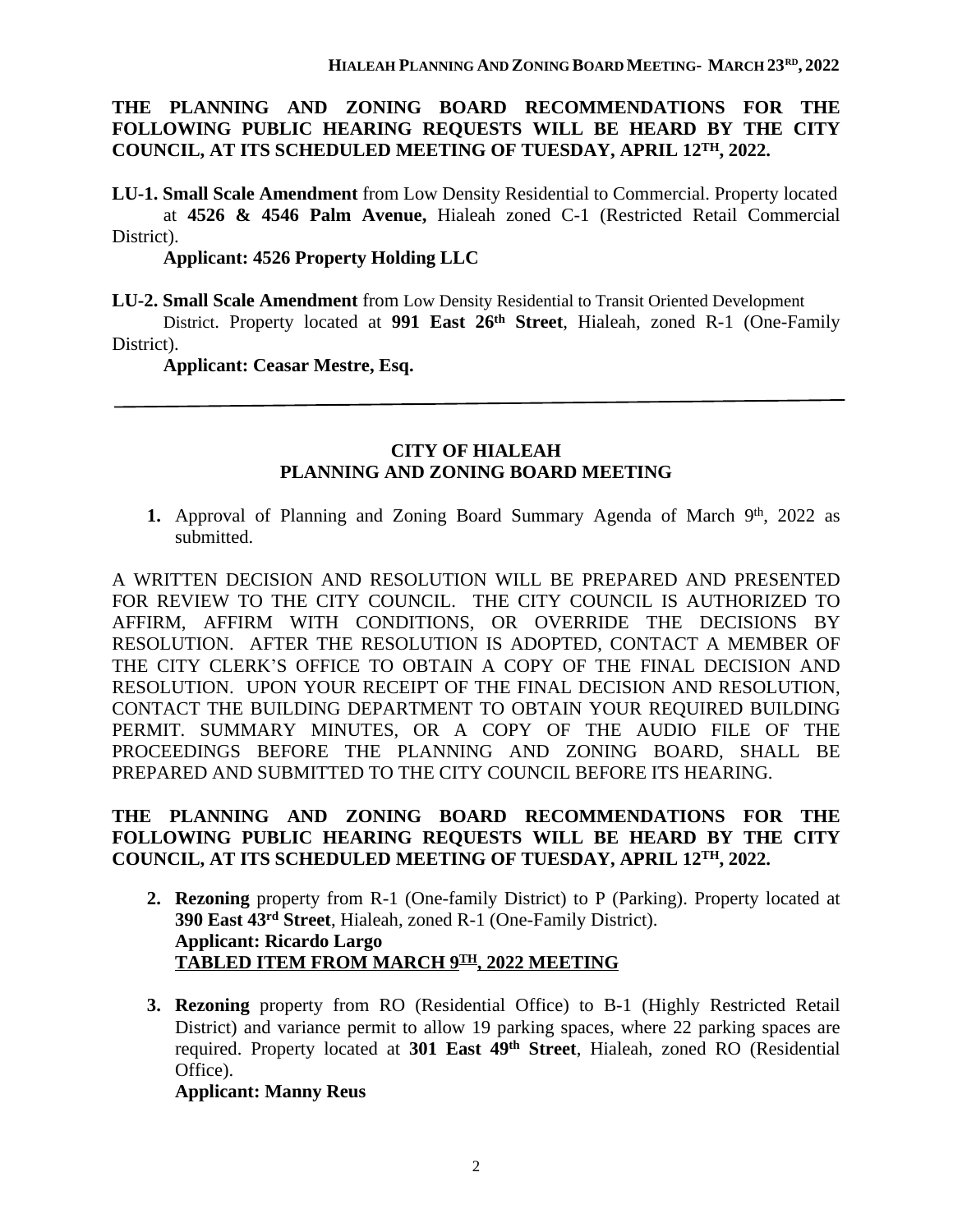- **4. Rezoning** property from R-1 (One-Family District) to R-3-3 (Multiple-Family District). Variance permit to allow front setback of 10 feet, where 25 feet is the minimum required; allow interior east and west side setback of 5 feet, where 10 feet is the minimum required; allow lot coverage of 51%, where 30% is the maximum allowed and allow pervious area of 24.2%, where 30% is the minimum required. Property located at **541 East 22nd Street**, Hialeah, zoned R-1 (One-Family District). **Applicant: Ricardo J. Hernandez and Maria Hernandez**
- **5. Variance** permit to allow 20 parking spaces, where 32 parking spaces are required; allow 15.8% pervious area, where 18% pervious is the minimum required; partially waive 7 feet landscape buffer adjacent to the parking spaces fronting Palm Avenue and allow 3 feet front setback for dumpster enclosure, where 10 feet is the minimum required. Property located at **4526 & 4546 Palm Avenue**, Hialeah, zoned C-1 (Restricted Retail Commercial District). **Applicant: 4526 Property Holding LLC**
- **6. Variance** permit to allow the expansion of a legal non-conforming use to allow the expansion of an existing behavioral health hospital; Conditional Use Permit (CUP) to allow the existing 36,950 square feet hospital with 72 beds and proposed 10,840 square feet and 20 beds addition and allow 73 parking spaces, where 115 parking spaces are required. Property located at **4225 West 20th Avenue**, Hialeah, zoned C-2 (Liberal Retail Commercial District).

**Applicant: Javier L. Vazquez, Esq.**

- **7. Special Use Permit (SUP)** to allow an adult day training and care center for young people with disabilities ancillary to an existing church and school. Property located at **5800 Palm Avenue**, Hialeah, zoned R-1 (One-Family District). **Applicant: Mayra Sanabria**
- **8.** ORDINANCE OF THE MAYOR AND THE CITY COUNCIL OF THE CITY OF HIALEAH, FLORIDA, AMENDING CHAPTER 98, ENTITLED "ZONING", ARTICLE V, ZONING DISTRICT REGULATIONS, DIVISION 20, ENTITLED "ASD AUTOMOTIVE SALES DISTRICT", CREATING A NEW SECTION, 98-1294, ENTITLED "EXCEPTIONS", ESTABLISHING AN EXCEPTION ALLOWING AUTOMOBILE RENTAL SATELLITE FACILITIES TO OPERATE OUTSIDE THE AUTOMOBILE SALES DISTRICT ("ASD"), AND AMENDING CHAPTER 98, ZONING, ARTICLE V, ZONING DISTRICT REGULATIONS, DIVISION 16, C-2 LIBERAL RETAIL COMMERCIAL DISTRICT, SECTION 98-1111, OF THE CITY OF HIALEAH CODE OF ORDINANCES ENTITLED "PERMITTED USES" TO INCLUDE AUTOMOBILE RENTAL SATELITE FACILITIES WHICH WOULD PROVIDE A CONVENIENT ALTERNATIVE TO VEHICLE OWNERSHIP; REPEALING ALL ORDINANCES OR PARTS OF ORDINANCES IN CONFLICT HEREWITH; PROVIDING FOR PENALTIES FOR VIOLATION HEREOF; PROVIDING FOR A SEVERABILITY CLAUSE; PROVIDING FOR INCLUSION IN THE CODE, AND PROVIDING FOR AN EFFECTIVE DATE.

### **MISCELLANEOUS ITEMS NOT REQUIRING ADVERTISING:**

**9. TENTATIVE PLAT OF PRIMA SITU**